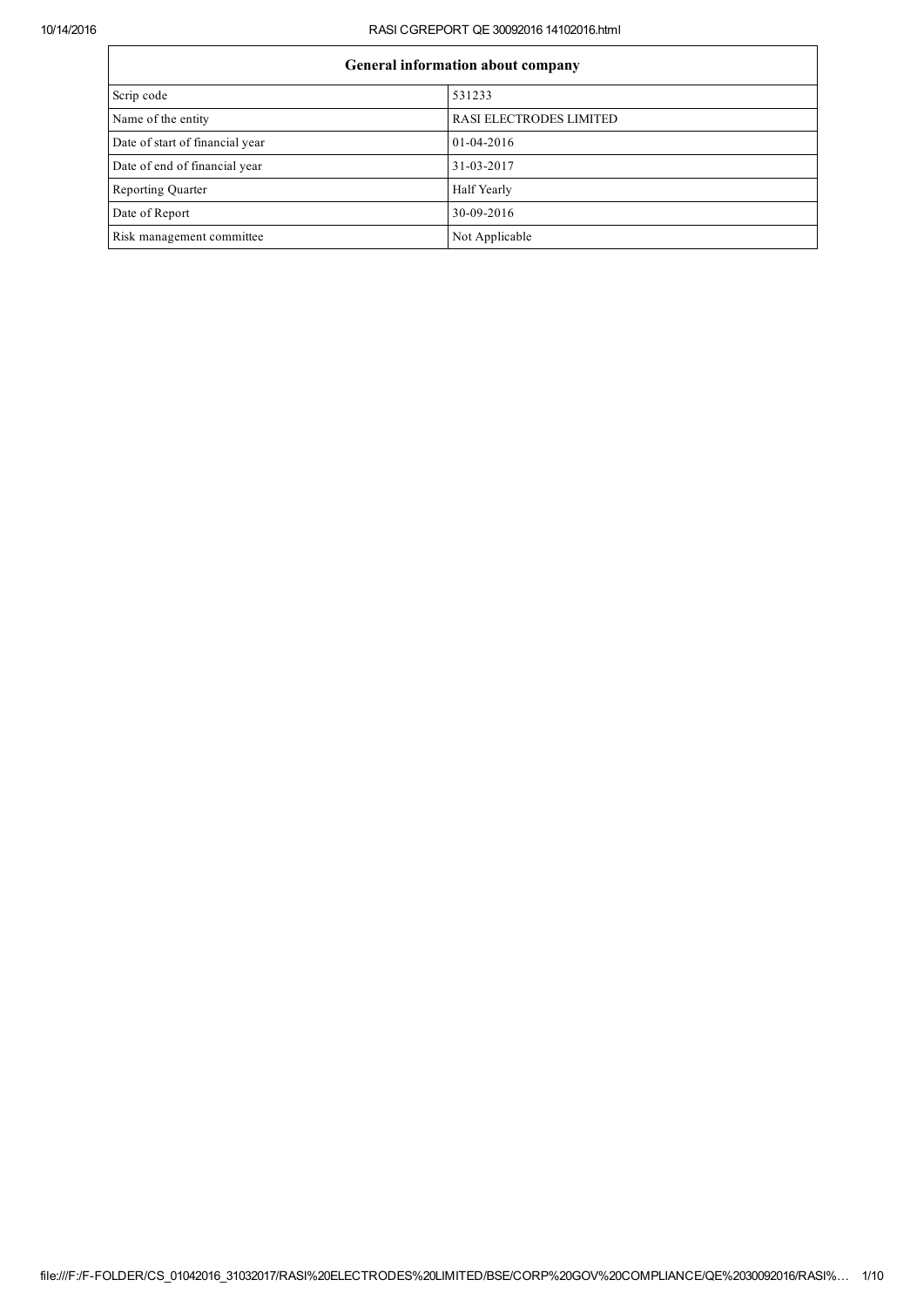|                | <b>Annexure I</b>                                              |                                                   |            |            |                                                                                      |                            |                               |                                                                      |                      |                                            |                                                                                                                                                    |                                                                                                                                                                             |                                                                                                                                                                                                            |              |
|----------------|----------------------------------------------------------------|---------------------------------------------------|------------|------------|--------------------------------------------------------------------------------------|----------------------------|-------------------------------|----------------------------------------------------------------------|----------------------|--------------------------------------------|----------------------------------------------------------------------------------------------------------------------------------------------------|-----------------------------------------------------------------------------------------------------------------------------------------------------------------------------|------------------------------------------------------------------------------------------------------------------------------------------------------------------------------------------------------------|--------------|
|                | Annexure I to be submitted by listed entity on quarterly basis |                                                   |            |            |                                                                                      |                            |                               |                                                                      |                      |                                            |                                                                                                                                                    |                                                                                                                                                                             |                                                                                                                                                                                                            |              |
|                |                                                                |                                                   |            |            |                                                                                      |                            |                               | I. Composition of Board of Directors                                 |                      |                                            |                                                                                                                                                    |                                                                                                                                                                             |                                                                                                                                                                                                            |              |
|                |                                                                |                                                   |            |            |                                                                                      |                            |                               | Disclosure of notes on composition of board of directors explanatory |                      |                                            |                                                                                                                                                    |                                                                                                                                                                             |                                                                                                                                                                                                            |              |
|                |                                                                |                                                   |            |            | Is there any change in information of board of directors compare to previous quarter |                            |                               |                                                                      |                      |                                            |                                                                                                                                                    | Yes                                                                                                                                                                         |                                                                                                                                                                                                            |              |
| <b>Sr</b>      | Title<br>(Mr)<br>Ms)                                           | Name of the<br>Director                           | PAN        | <b>DIN</b> | Category 1<br>of directors                                                           | Category 2<br>of directors | Category<br>3 of<br>directors | Date of<br>appointment<br>in the<br>current term                     | Date of<br>cessation | Tenure<br>of<br>director<br>(in<br>months) | No of<br>Directorship<br>in listed<br>entities<br>including<br>this listed<br>entity (Refer<br>Regulation<br>$25(1)$ of<br>Listing<br>Regulations) | Number<br>of<br>memberships<br>in Audit/<br>Stakeholder<br>Committee(s)<br>including this<br>listed entity<br>(Refer<br>Regulation<br>$26(1)$ of<br>Listing<br>Regulations) | No of<br>post of<br>Chairperson<br>in Audit/<br>Stakeholder<br>Committee<br>held in listed<br>entities<br>including<br>this listed<br>entity (Refer<br>Regulation<br>$26(1)$ of<br>Listing<br>Regulations) | <b>Notes</b> |
| $\overline{1}$ | Mr                                                             | <b>B RANJIT</b><br><b>KUMAR</b><br><b>KOTHARI</b> | AAKPK6088N | 01560805   | Non-<br>Executive -<br>Non<br>Independent<br>Director                                | Chairperson                |                               | 13-02-2016                                                           |                      |                                            | 1                                                                                                                                                  | 1                                                                                                                                                                           | -1                                                                                                                                                                                                         |              |
| $\overline{c}$ | Mr                                                             | <b>B POPATLAL</b><br><b>KOTHARI</b>               | AAIPK7746D | 00594168   | Executive<br>Director                                                                | Not<br>Applicable          |                               | 29-09-2014                                                           |                      |                                            | 1                                                                                                                                                  | 1                                                                                                                                                                           | $\mathbf{0}$                                                                                                                                                                                               |              |
| 3              | Mr                                                             | <b>HITESH M</b><br><b>DHARAMSHI</b>               | AHAPD4821B | 00207799   | Non-<br>Executive -<br>Independent<br>Director                                       | Not<br>Applicable          |                               | 29-09-2014                                                           |                      | 54                                         | $\mathbf{1}$                                                                                                                                       | 1                                                                                                                                                                           | 1                                                                                                                                                                                                          |              |
| $\overline{4}$ | Mr                                                             | AJAY<br><b>GOYAL</b>                              | AAFPG4594E | 00513570   | Non-<br>Executive -<br>Independent<br>Director                                       | Not<br>Applicable          |                               | 29-09-2014                                                           |                      | 54                                         | 1                                                                                                                                                  |                                                                                                                                                                             | $\mathbf{0}$                                                                                                                                                                                               |              |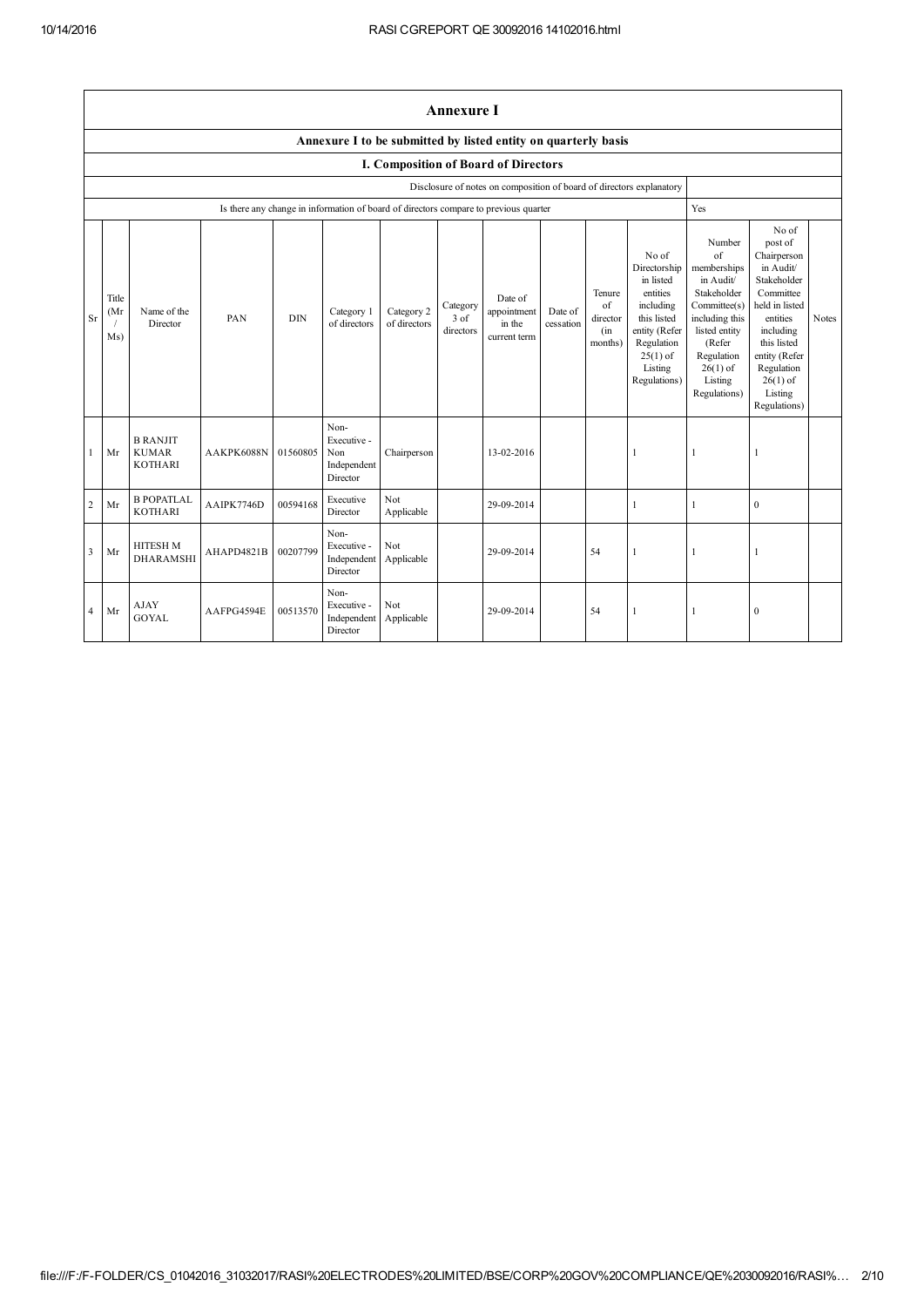|           | <b>Annexure I</b>   |                                     |            |            |                                                                |                                 |                               |                                                  |                      |                                            |                                                                                                                                                    |                                                                                                                                                                             |                                                                                                                                                                                                            |              |
|-----------|---------------------|-------------------------------------|------------|------------|----------------------------------------------------------------|---------------------------------|-------------------------------|--------------------------------------------------|----------------------|--------------------------------------------|----------------------------------------------------------------------------------------------------------------------------------------------------|-----------------------------------------------------------------------------------------------------------------------------------------------------------------------------|------------------------------------------------------------------------------------------------------------------------------------------------------------------------------------------------------------|--------------|
|           |                     |                                     |            |            | Annexure I to be submitted by listed entity on quarterly basis |                                 |                               |                                                  |                      |                                            |                                                                                                                                                    |                                                                                                                                                                             |                                                                                                                                                                                                            |              |
|           |                     |                                     |            |            |                                                                |                                 |                               | I. Composition of Board of Directors             |                      |                                            |                                                                                                                                                    |                                                                                                                                                                             |                                                                                                                                                                                                            |              |
| <b>Sr</b> | Title<br>(Mr<br>Ms) | Name of the<br>Director             | <b>PAN</b> | <b>DIN</b> | Category 1<br>of directors                                     | Category<br>$2$ of<br>directors | Category<br>3 of<br>directors | Date of<br>appointment<br>in the<br>current term | Date of<br>cessation | Tenure<br>of<br>director<br>(in<br>months) | No of<br>Directorship<br>in listed<br>entities<br>including<br>this listed<br>entity (Refer<br>Regulation<br>$25(1)$ of<br>Listing<br>Regulations) | Number<br>of<br>memberships<br>in Audit/<br>Stakeholder<br>Committee(s)<br>including this<br>listed entity<br>(Refer<br>Regulation<br>$26(1)$ of<br>Listing<br>Regulations) | No of<br>post of<br>Chairperson<br>in Audit/<br>Stakeholder<br>Committee<br>held in listed<br>entities<br>including<br>this listed<br>entity (Refer<br>Regulation<br>$26(1)$ of<br>Listing<br>Regulations) | <b>Notes</b> |
| 5         | Mr                  | N<br><b>PRAKASH</b><br><b>KUMAR</b> | AGJPP9377J | 01735537   | Non-<br>Executive -<br>Independent<br>Director                 | Not<br>Applicable               |                               | 29-09-2014                                       |                      | 54                                         | $\mathbf{1}$                                                                                                                                       |                                                                                                                                                                             | $\mathbf{0}$                                                                                                                                                                                               |              |
| 6         | Ms                  | <b>PAYAL</b><br>JAIN                | ABIPJ8138M | 07181548   | Non-<br>Executive -<br>Non<br>Independent<br>Director          | Not<br>Applicable               |                               | 28-09-2016                                       |                      |                                            | -1                                                                                                                                                 | $\mathbf{0}$                                                                                                                                                                | $\mathbf{0}$                                                                                                                                                                                               |              |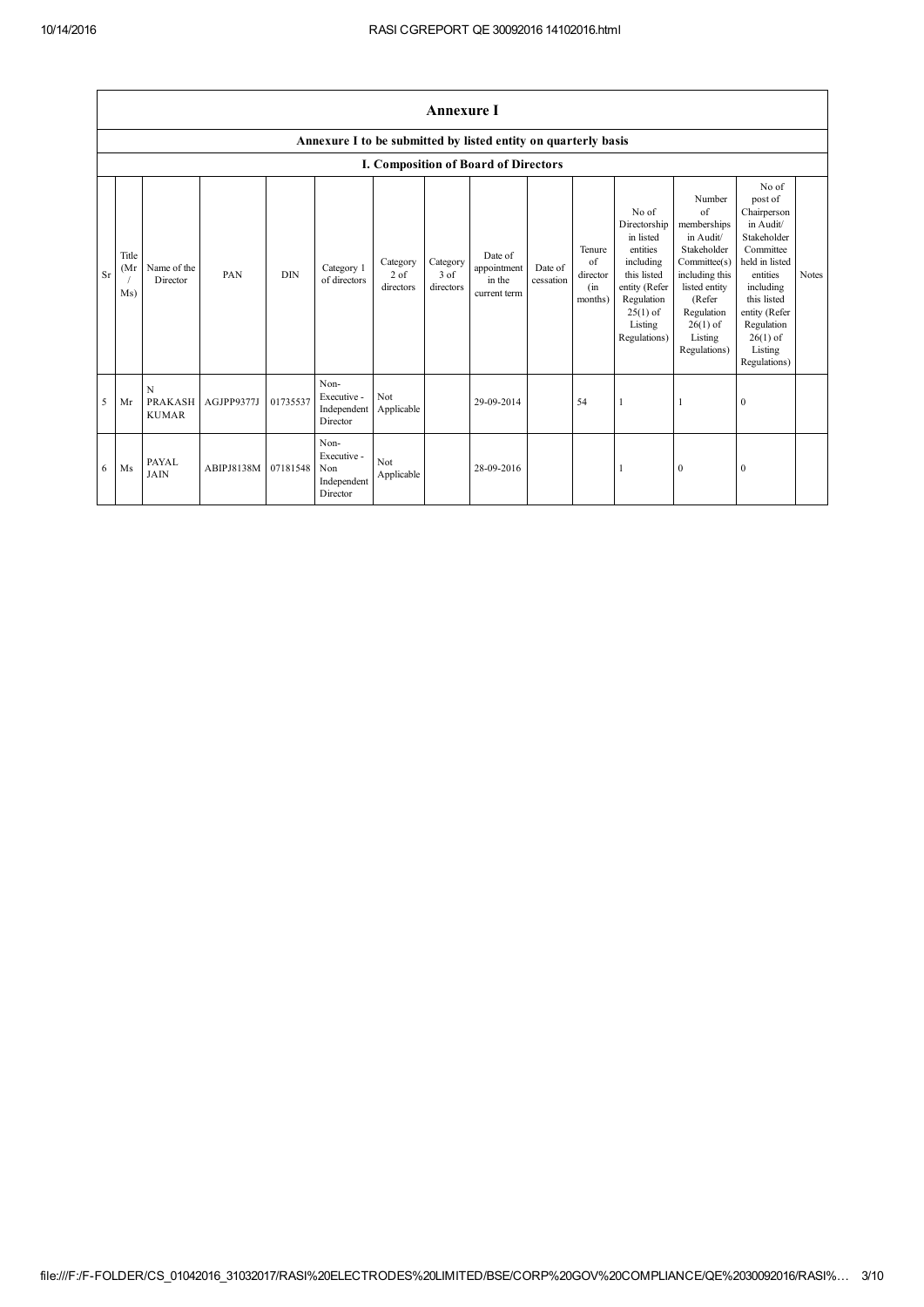|                                                                                                                                | <b>Annexure 1</b>                                                |                                                                |    |  |  |  |  |  |
|--------------------------------------------------------------------------------------------------------------------------------|------------------------------------------------------------------|----------------------------------------------------------------|----|--|--|--|--|--|
|                                                                                                                                | <b>Annexure 1</b>                                                |                                                                |    |  |  |  |  |  |
|                                                                                                                                | <b>III. Meeting of Board of Directors</b>                        |                                                                |    |  |  |  |  |  |
|                                                                                                                                | Disclosure of notes on meeting of board of directors explanatory |                                                                |    |  |  |  |  |  |
| $Date(s)$ of meeting (if any) in the<br>Date(s) of meeting (if any) in the<br><b>Sr</b><br>previous quarter<br>current quarter |                                                                  | Maximum gap between any two consecutive (in<br>number of days) |    |  |  |  |  |  |
|                                                                                                                                | 30-05-2016                                                       |                                                                |    |  |  |  |  |  |
| $\overline{2}$                                                                                                                 |                                                                  | 19-07-2016                                                     | 49 |  |  |  |  |  |
| 3                                                                                                                              |                                                                  | 02-08-2016                                                     | 13 |  |  |  |  |  |
| $\overline{4}$                                                                                                                 |                                                                  | 12-08-2016                                                     | 9  |  |  |  |  |  |
| 5                                                                                                                              |                                                                  | 28-09-2016                                                     | 46 |  |  |  |  |  |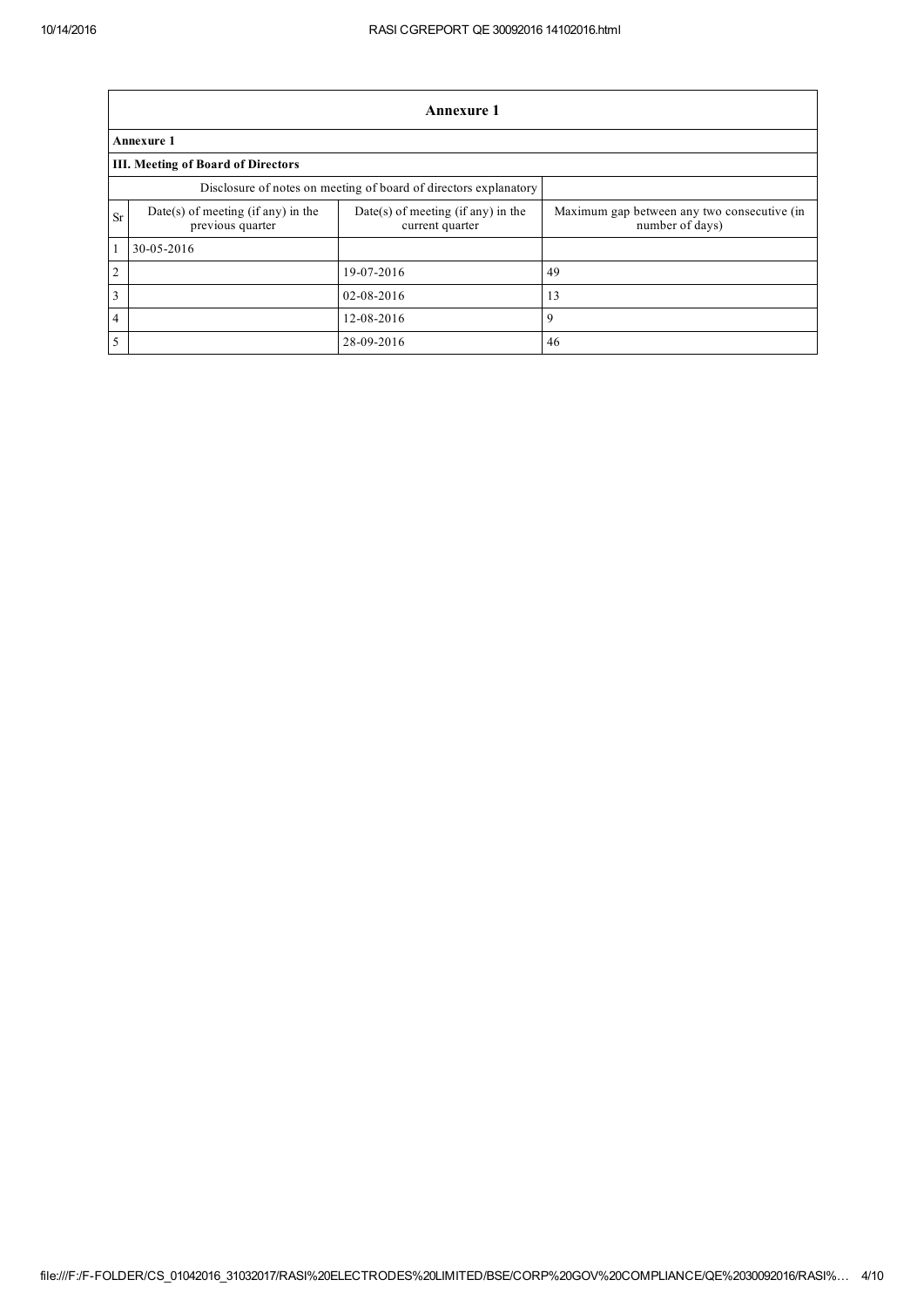|           | <b>Annexure 1</b>                                        |                                                                     |                                                     |                                           |                                                                     |                                                                               |                               |  |  |
|-----------|----------------------------------------------------------|---------------------------------------------------------------------|-----------------------------------------------------|-------------------------------------------|---------------------------------------------------------------------|-------------------------------------------------------------------------------|-------------------------------|--|--|
|           | <b>IV. Meeting of Committees</b>                         |                                                                     |                                                     |                                           |                                                                     |                                                                               |                               |  |  |
|           | Disclosure of notes on meeting of committees explanatory |                                                                     |                                                     |                                           |                                                                     |                                                                               |                               |  |  |
| <b>Sr</b> | Name of<br>Committee                                     | $Date(s)$ of meeting<br>of the committee in<br>the relevant quarter | Whether<br>requirement of<br>Ouorum met<br>(Yes/No) | Requirement<br>of Ouorum<br>met (details) | $Date(s)$ of meeting<br>of the committee in<br>the previous quarter | Maximum gap between<br>any two consecutive<br>meetings (in number of<br>days) | Name of<br>other<br>committee |  |  |
|           | Audit<br>Committee                                       | 12-08-2016                                                          | Yes                                                 | All members<br>were present               | 30-05-2016                                                          | 73                                                                            |                               |  |  |
|           | <b>Stakeholders</b><br>Relationship<br>Committee         | 12-08-2016                                                          | Yes                                                 | All members<br>were present               | 02-05-2016                                                          | 101                                                                           |                               |  |  |
| 3         | Nomination<br>and<br>remuneration<br>committee           |                                                                     | Yes                                                 | All members<br>were present               | 30-05-2016                                                          |                                                                               |                               |  |  |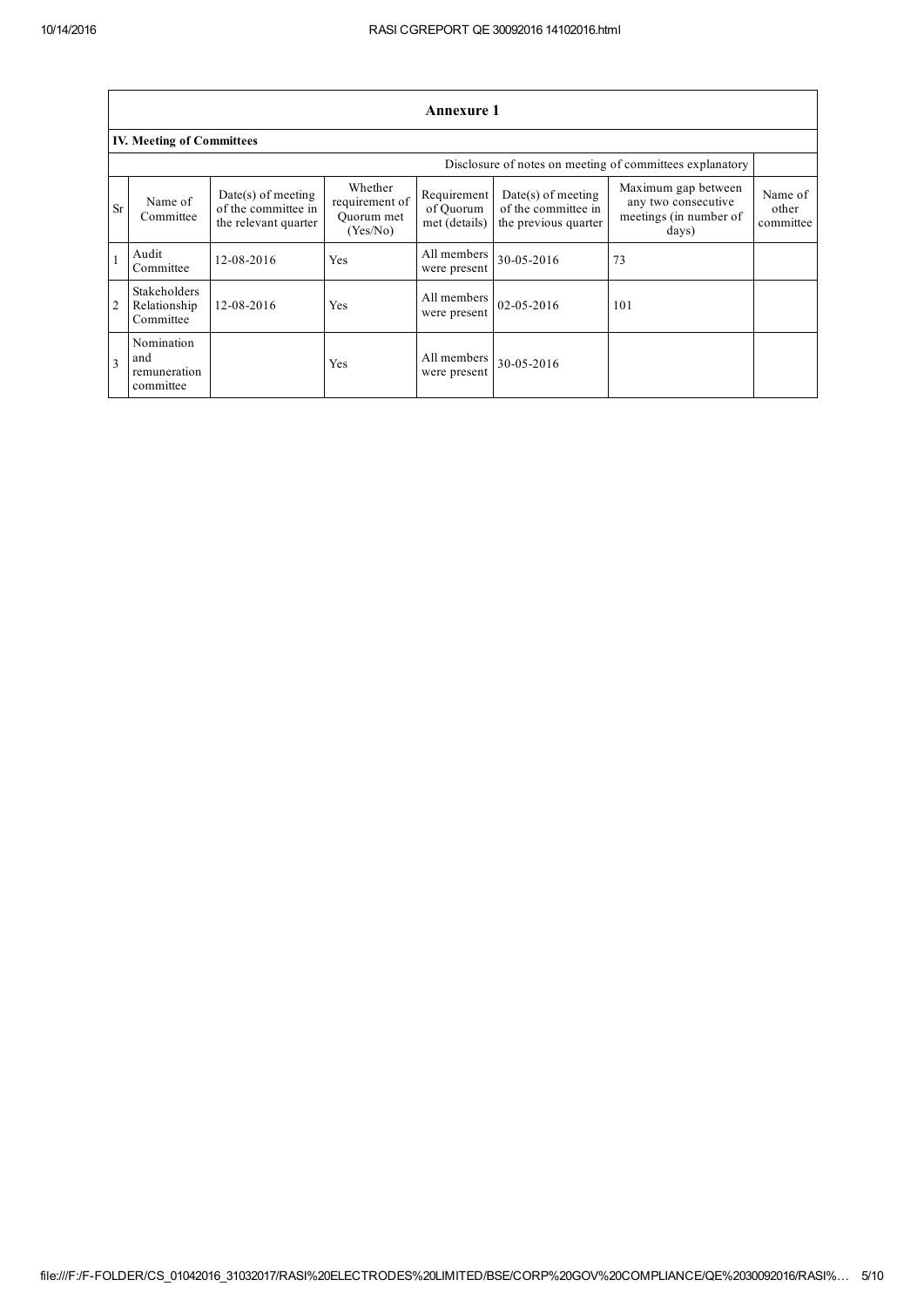| Annexure 1                                                                                                |                                  |                                                                    |  |  |  |  |
|-----------------------------------------------------------------------------------------------------------|----------------------------------|--------------------------------------------------------------------|--|--|--|--|
| V. Related Party Transactions                                                                             |                                  |                                                                    |  |  |  |  |
| Subject                                                                                                   | Compliance status<br>(Yes/No/NA) | If status is "No" details of non-<br>compliance may be given here. |  |  |  |  |
| Whether prior approval of audit committee obtained                                                        | Yes                              |                                                                    |  |  |  |  |
| Whether shareholder approval obtained for material RPT                                                    | NA                               |                                                                    |  |  |  |  |
| Whether details of RPT entered into pursuant to omnibus approval<br>have been reviewed by Audit Committee | NA                               |                                                                    |  |  |  |  |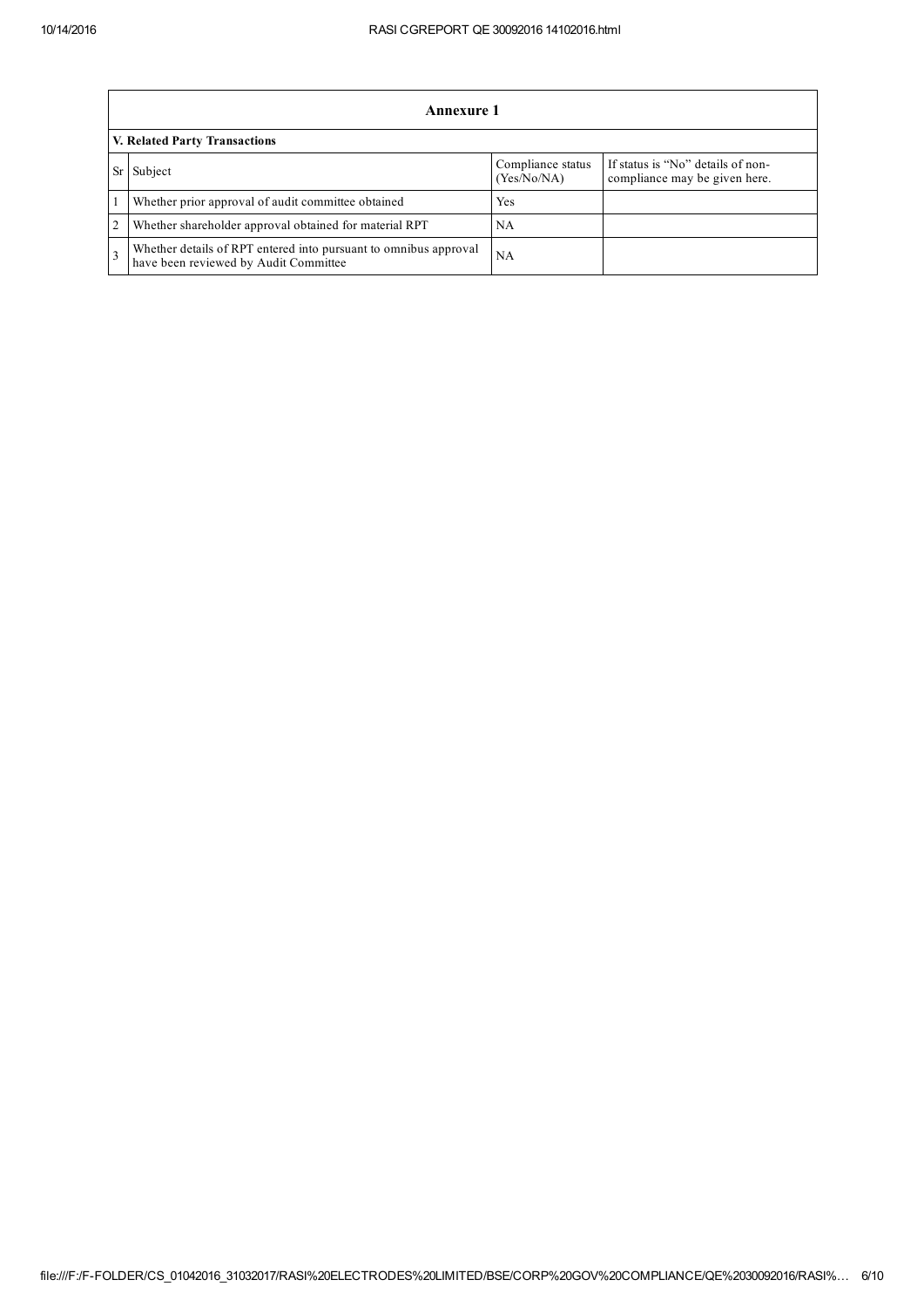|                         | Annexure 1                                                                                                                                                                                                      |                                  |  |  |  |  |
|-------------------------|-----------------------------------------------------------------------------------------------------------------------------------------------------------------------------------------------------------------|----------------------------------|--|--|--|--|
|                         | <b>VI.</b> Affirmations                                                                                                                                                                                         |                                  |  |  |  |  |
| Sr                      | Subject                                                                                                                                                                                                         | Compliance<br>status<br>(Yes/No) |  |  |  |  |
|                         | The composition of Board of Directors is in terms of SEBI (Listing obligations and disclosure requirements)<br>Regulations, 2015                                                                                | Yes                              |  |  |  |  |
| $\mathfrak{D}$          | The composition of the following committees is in terms of SEBI(Listing obligations and disclosure requirements)<br>Regulations, 2015 a. Audit Committee                                                        | <b>Yes</b>                       |  |  |  |  |
| $\overline{\mathbf{3}}$ | The composition of the following committees is in terms of SEBI(Listing obligations and disclosure requirements)<br>Regulations, $2015$ . b. Nomination & remuneration committee                                | Yes                              |  |  |  |  |
| $\overline{4}$          | The composition of the following committees is in terms of SEBI(Listing obligations and disclosure requirements)<br>Regulations, 2015. c. Stakeholders relationship committee                                   | Yes                              |  |  |  |  |
| $\varsigma$             | The composition of the following committees is in terms of SEBI(Listing obligations and disclosure requirements)<br>Regulations, 2015. d. Risk management committee (applicable to the top 100 listed entities) | <b>NA</b>                        |  |  |  |  |
| 6                       | The committee members have been made aware of their powers, role and responsibilities as specified in SEBI<br>(Listing obligations and disclosure requirements) Regulations, 2015.                              | Yes                              |  |  |  |  |
|                         | The meetings of the board of directors and the above committees have been conducted in the manner as specified<br>in SEBI (Listing obligations and disclosure requirements) Regulations, 2015.                  | Yes                              |  |  |  |  |
| 8                       | This report and/or the report submitted in the previous quarter has been placed before Board of Directors.                                                                                                      | Yes                              |  |  |  |  |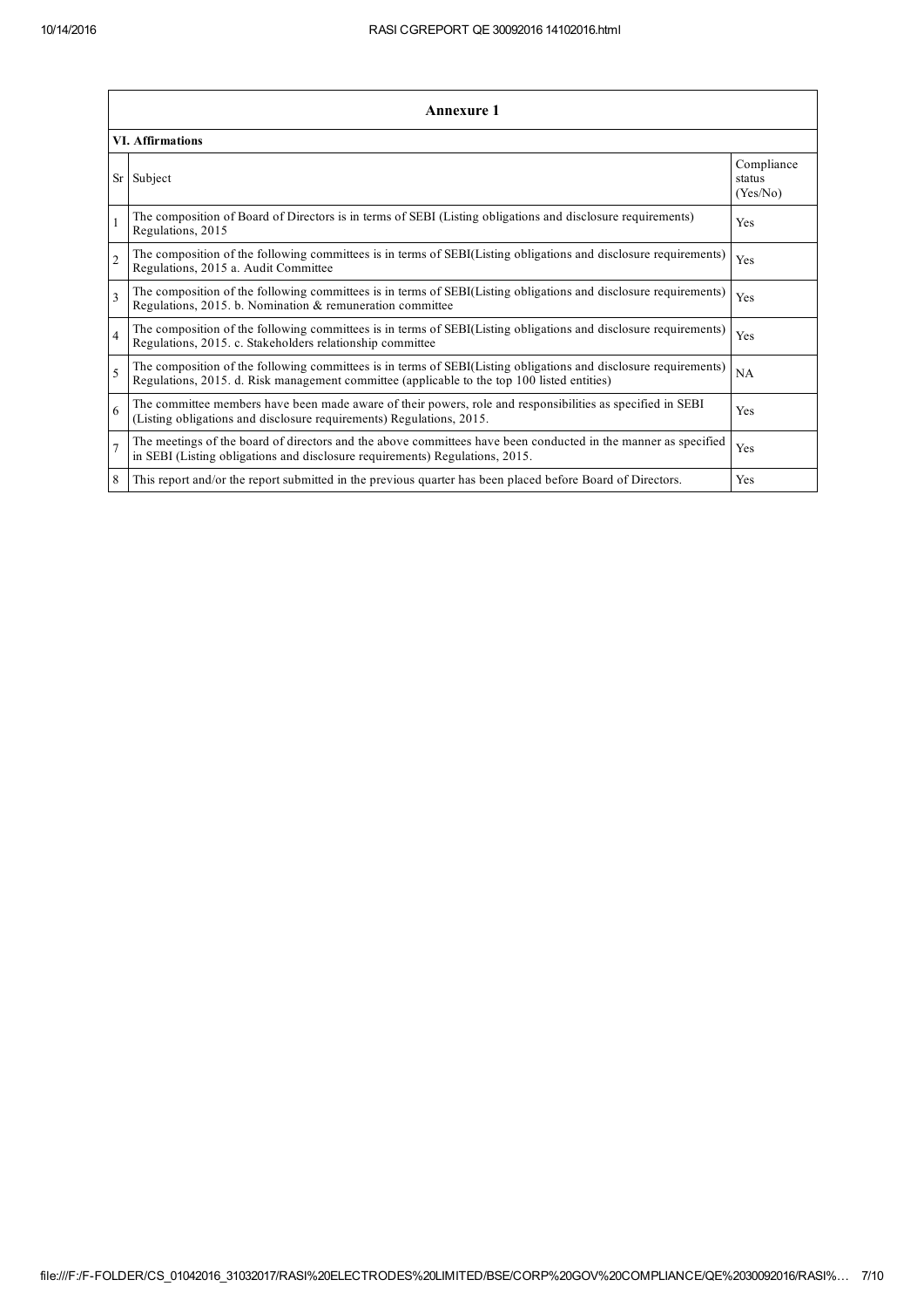|                | <b>Annexure III</b>                                                                                                                                                                     |                                                               |                                     |                                                                                                                                                                                                                    |  |  |  |  |
|----------------|-----------------------------------------------------------------------------------------------------------------------------------------------------------------------------------------|---------------------------------------------------------------|-------------------------------------|--------------------------------------------------------------------------------------------------------------------------------------------------------------------------------------------------------------------|--|--|--|--|
|                | Annexure III to be submitted by listed entity at the end of 6 months after end of financial year along-with second quarter report<br>of next financial year                             |                                                               |                                     |                                                                                                                                                                                                                    |  |  |  |  |
|                | <b>L. Affirmations</b>                                                                                                                                                                  |                                                               |                                     |                                                                                                                                                                                                                    |  |  |  |  |
| Sr             | Broad heading                                                                                                                                                                           | Regulation<br>Number                                          | Compliance<br>status<br>(Yes/No/NA) | If status is "No" details of non-compliance may be<br>given here.                                                                                                                                                  |  |  |  |  |
|                | Copy of the annual report including balance<br>sheet, profit and loss account, directors report,<br>corporate governance report, business<br>responsibility report displayed on website | 46(2)                                                         | Yes                                 |                                                                                                                                                                                                                    |  |  |  |  |
| $\mathfrak{D}$ | Presence of Chairperson of Audit Committee at<br>the Annual General Meeting                                                                                                             | 18(1)(d)                                                      | Yes                                 |                                                                                                                                                                                                                    |  |  |  |  |
|                | Presence of Chairperson of the nomination and<br>remuneration committee at the annual general<br>meeting                                                                                | 19(3)                                                         | No                                  | Mr AJAY GOYAL who is the Chairman of<br>Nomination committee could not attend the Agm due<br>to unavoidable circumstances and he has sought<br>leave of absence which was grantyed at the AGM<br>held on 28.9.2016 |  |  |  |  |
| $\overline{4}$ | Whether "Corporate Governance Report"<br>disclosed in Annual Report                                                                                                                     | $34(3)$ read<br>with para<br>C <sub>of</sub><br>Schedule<br>V | Yes                                 |                                                                                                                                                                                                                    |  |  |  |  |
|                | Any other information to be provided                                                                                                                                                    |                                                               |                                     |                                                                                                                                                                                                                    |  |  |  |  |